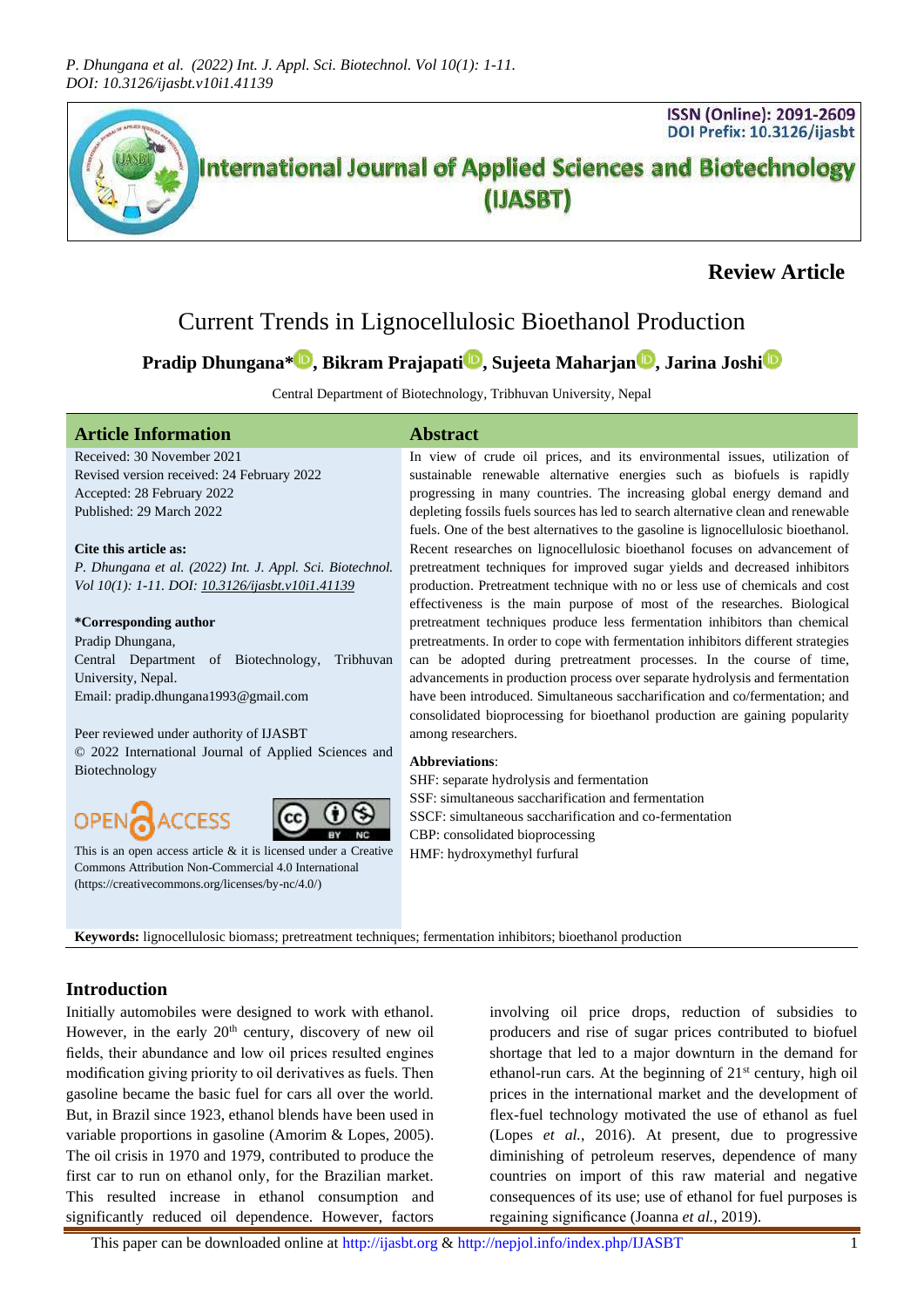Sustainable clean energy and climate change issues are the center of attraction in today's world. Many different legislations and measures are adopted at local and international level to improve the clean energy technology and reduce the dependence on fossils fuel. For this, lignocellulosic biomass is cheap and widely available substrate to generate cellulosic sugar and then to biofuels (Raud *et al.*, 2019). Bioethanol was identified as the most sustainable source of biofuel as renewable energy that can be easily maintained for which the viable feedstock resources are cassava, sugarcane, plant seed and waste materials (Adewuyi, 2019). Lignocelluloses hold considerable potential to meet the current energy demand of the modern world. It is also essential to overcome our excessive dependence on petroleum for liquid fuels that cause environmental pollution or global climate change (Rastogi & Shrivastava, 2017). Annual bioethanol production of the world is increasing per year. In 2016, total annual bioethanol production in the world was 26,000 million gallons, which increased to 29,000 million gallons by 2019. United States is the leading country in terms of bioethanol production, which alone produces 15,800 million gallons in 2019 (RFA, 2021).

## **Challenges and Advancements in Bioethanol Production**

Production of bioethanol requires a multistep process that significantly increase the cost of biofuels produced. Finding fast, cheap, and efficient processes is the main challenge for the production of bioethanol (Carrillo *et al.*, 2019). Biomass complexity, harvesting, and transportation of biomass from farm to factory are challenges to produce bioethanol at large scale. Smooth biomass supply chain is most important for success of a biorefinery (Sultana *et al.*, 2010). The collected biomass usually has contaminants, stone and soil, which can affect the overall process in terms of sugars recovery, inhibiting the pretreatment reaction and choking the reactor lines. In addition, these issues greatly impact on operational and capital cost for the overall biomass conversion process (Antunes *et al.*, 2019). In general, majority of feedstock needs to be designed to have maximum uniformity in biomass and its smooth transfer to reactors from pipelines (Chandel *et al.*, 2018).

Besides structural modification in biomass, removal of hemicellulose and lignin is a goal of pretreatment technologies to turn the carbohydrate fraction accessible for enzymatic hydrolysis. Each pretreatment method has its own advantages, but also challenges to be overcome, as discussed in Table 1. Biological pretreatment methods are green and eco-friendly, but they are inherently slow and difficult to scale up (Antunes *et al.*, 2019). A key challenge associated with kitchen waste as substrates for bioethanol production is the varied constituents of daily wastes production, that makes difficult in appropriate choice of pretreatment (Hafid *et al.*, 2017). Other challenges in

renewable energy production includes Land tenure system, high production costs, weak governmental policies and competition between biofuel feedstock and food (Adewuyi, 2019).

Developing new strategies towards maximal liberation and utilization of sugars from agricultural waste for cost effective ethanol production is an utmost requirement (Rastogi & Shrivastava, 2017). Biofuel price and production cost in China indicate that it might not be economically efficient to produce biofuels from non-food crops (Chen *et al.*, 2016).

A case study by Mamadzhanov et al (2019) on use of bioethanol among Korean public conclude consumers who are knowledgeable about renewable energy sources are more likely to purchase second-generation ethanol. In the similar manner, participants who put more value to environmental friendliness of fuel over its price are more willing to pay for the product.

Although bioethanol production cost is lower than the gasoline production cost, higher fuel consumption ratio for bioethanol fuel results in equal driving cost for both E10 and conventional gasoline but E85 provides 23% lower driving cost (Daylan & Ciliz, 2016). The production of sugarcane-based bioethanol could support transport energy demand and increases energy security by decreasing dependence on fuel imports (Gutierrez *et al.*, 2020). Use of bioethanol as a transport fuel can potentially reduce greenhouse gas emissions with respect to conventional gasoline (Daylan & Ciliz, 2016).

In spite of advancements in various pretreatment methods which results in maximum sugar yield with minimum inhibitors production, still there is a huge scope for improved biomass pretreatment and detoxification-based innovations. There is still a need for cost-effective methods that can offer maximum sugar yield with minimum inhibitory compounds, energy, and chemical consumption (Bhatia *et al.*, 2020).

## **Pretreatment Technologies**

Major components in lignocellulosic biomass are cellulose, hemicellulose, and lignin that forms a complex structure. This complex structure results in impermeability of lignocellulosic biomass towards mechanical and biological degradation. However, to provide better accessibility to the components to be converted into useful fermentable sugars, pretreatment of biomass is done. Biomass conversion into sugars could only be achieved through the removal of hemicellulose and lignin, reduction in the crystallinity of cellulose, as well as the increase of porosity and specific surface area of biomass structure (Loow *et al.*, 2016).

## *Mechanical Pretreatment*

The most influential factors for physical pretreatment are biomass characteristics and final particle size. Meanwhile,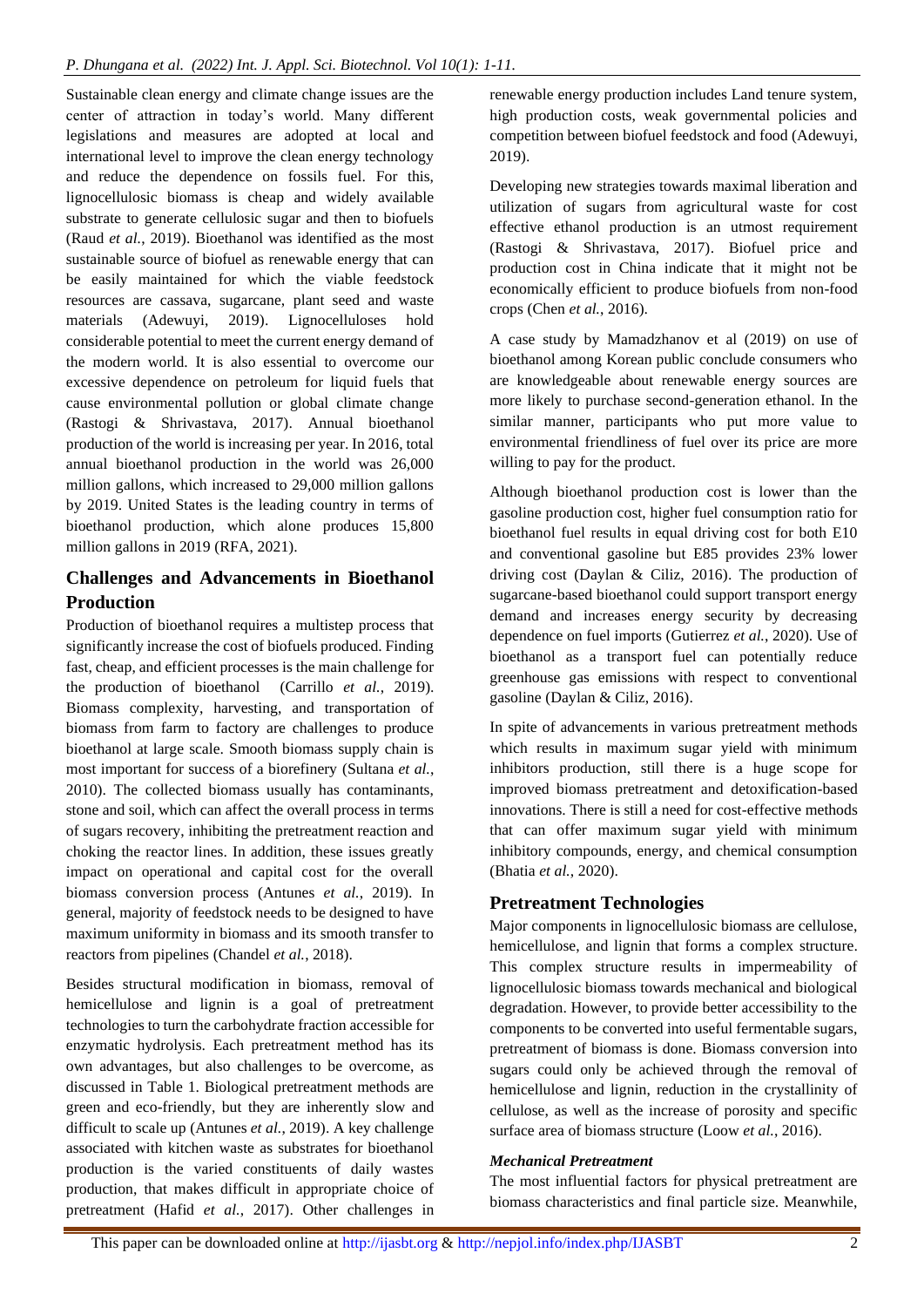high power consumption and usually low efficiency are the main drawbacks (Seidl & Goulart, 2016). There are various types of physical pretreatments such as milling, high pressure homogenization, electron beam irradiation, hot compression and photo-catalysis (Rezania *et al.*, 2020). Mechanical pretreatment of lignocellulosics is usually performed by chopping and milling. This reduces the particle size of lignocellulosic biomass by disrupting their surface structure, shear or compression forces (Tsapekos *et al.*, 2017). The milling method increases enzymatic hydrolysis and digestibility (Rezania *et al.*, 2020).

## *Chemical Pretreatment*

## *Alkaline Pretreatment:*

Alkaline solutions such as sulfite, sodium hydroxide, ammonium hydroxide, and lime have been used. Based on the literature, sodium hydroxide is the most used alkaline solution as it is effective for delignification and works in various conditions (Rezania *et al.*, 2020). Alkaline treatment disrupts the ester and glycosidic side chains causing alteration in lignin structure, cellulose swelling and its partial decrystallization and partial solubilization of hemicelluloses (Rastogi & Shrivastava, 2017).

## *Acid Pretreatment*

Various concentrated or dilute inorganic and organic acids were assessed to hydrolyze lignocelluloses. These aids are used as catalysts (Rabemanolontsoa & Saka, 2016). Dilute rather than concentrated acid is used either at high temperature for short time period or lower temperature for longer retention time to solubilize hemicelluloses and lignin (Rastogi & Shrivastava, 2017). Dilute-acid processes require high temperatures to achieve acceptable cellulose to sugar conversion rates. The high temperatures increase the rates of sugar decomposition and equipment corrosion (Jones & Semrau, 1984). Acid pretreatment results formation of inhibitory compounds like furfural, 5- HMF, phenolic acids and aldehydes (Rastogi & Shrivastava, 2017).

## *Physico-Chemical Pretreatment*

Physico-chemical processes are improvements of the established chemical processes, to diminish reaction time and improve efficiency (Rabemanolontsoa & Saka, 2016).

## *Physico-Chemical Alkaline Pretreatment:*

Physical parameters were added to the chemicals alkaline pretreatment in order to enhance lignin removal and increase efficiency. Alkali agent with high pressure creates a physico-chemical alteration in biomass structure. As like ordinary alkaline pretreatment, there is almost no sugar loss and results in decrystallization cellulose, partial depolymerization of and removal of acetyl group from hemicellulose, cleavage of lignin-carbohydrate complex linkages and the C–O–C bonds in lignin. The pressurization increases the surface area and the wettability as compared to regular alkaline hydrolysis (Rabemanolontsoa & Saka, 2016).

## *Ammonia Fiber Explosion:*

Ammonia fiber explosion (AFEX) is similar to steam explosion being liquid ammonia at high temperature (90– 100  $^{\circ}$ C) for several minutes. High pressure and temperature allow for sudden expansion of ammonia that causes swelling and physical breakdown of biomass structure and partial reduces the decrystallization of cellulose and lignin (Laureano-Perez *et al.*, 2005). The ammonia can be recycled and nitrogen source is not required for subsequent microbial fermentation. But only slight amounts of hemicellulose and lignin are dissolved during the pretreatment (Kim, 2018).

## *Ionic Liquid:*

Ionic liquid has gained more attention due to high solubility of biomass in it resulting high yield of sugars and carbohydrates. It enhances enzymatic delignification by maintaining cellulase activity and stability. Temperature and biomass loading affect the hydrolysis rate (Elgharbawy *et al.*, 2016). Ionic liquids are expensive and require tedious recycling, and their toxicity and biodegradability are not yet well understood (Rabemanolontsoa & Saka, 2016).

## *Hydrothermal Pretreatment*

Hydrothermal treatment is the reaction occurring under the conditions of high temperature and high pressure in aqueous solutions in a closed system. It includes steam explosion, supercritical/subcritical water and hot-compressed water treatments depending on the conditions of temperature and pressure (Rabemanolontsoa & Saka, 2016).

## *Stem Explosion:*

It is the most commonly used method for hydrothermal pretreatment of woody biomass. Biomass exposed to hot steam under high pressure followed by sudden release in pressure cause auto hydrolysis of acetyl group of hemicellulose. This disrupts the cell wall structure and individual fibers get separated (Rastogi & Shrivastava, 2017).

## *Supercritical and Subcritical Water:*

Supercritical water treatment provides high yield of hydrolyzed products but part of the sugar is lost due to cellulose fragmentation. On the other hand, cellulose under subcritical water is likely to be less decrystallized. A combined supercritical and subcritical treatments were therefore developed and increased the yields with fewer degradation products (Saka & Ehara, 2004).

## *Hot-Compressed Water or Liquid Hot Water:*

Liquid hot water is a milder condition compared to sub and supercritical water. Liquid hot water process primarily solubilizes hemicellulose and lignin, and exposes internal cellulose contents, increasing enzyme-cellulose accessibility (Rezania *et al.*, 2020).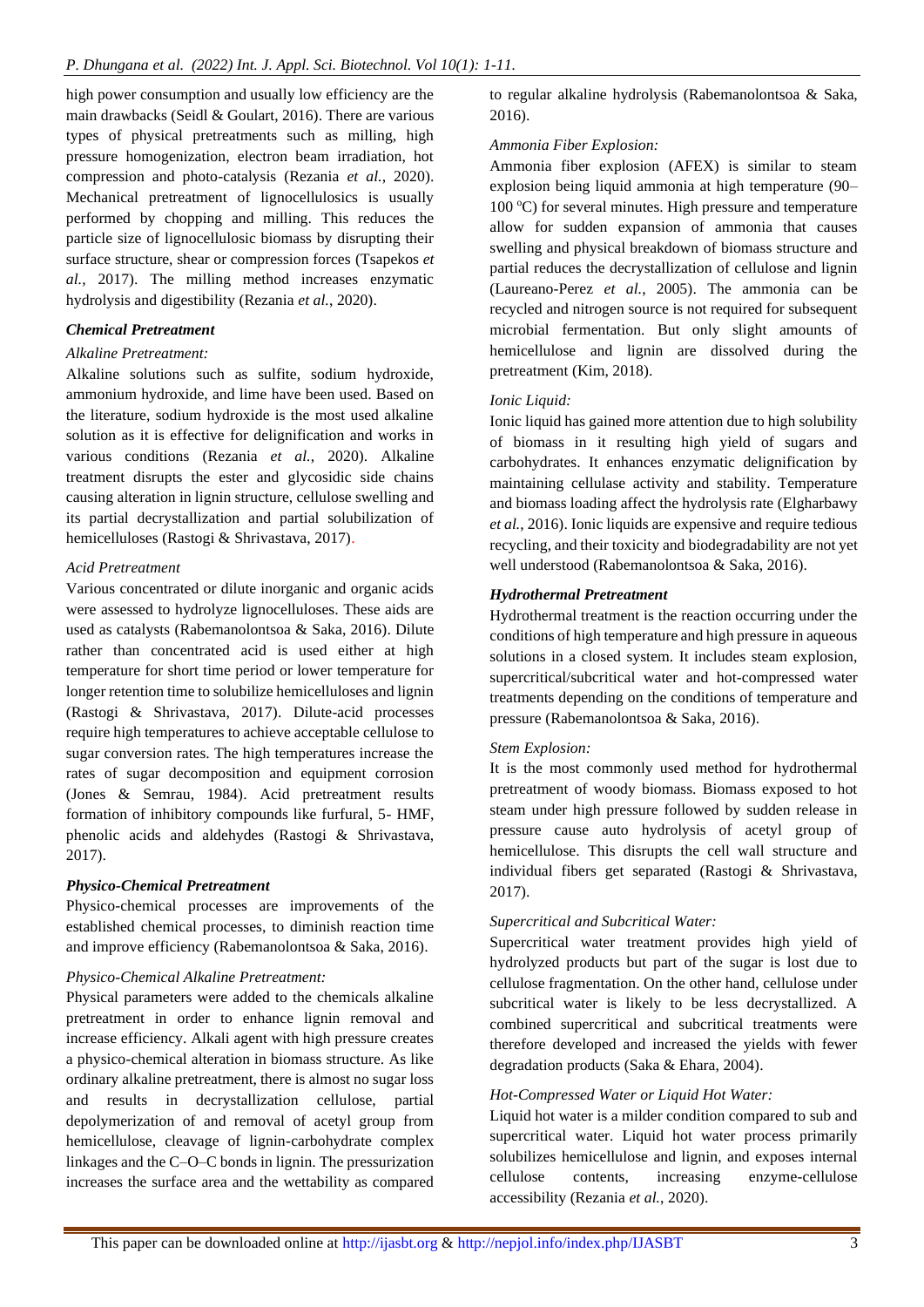| P. Dhungana et al. (2022) Int. J. Appl. Sci. Biotechnol. Vol 10(1): 1-11. |  |  |
|---------------------------------------------------------------------------|--|--|
|                                                                           |  |  |

| Pretreatment<br>strategy               | one 1. The validates and disadvaluates of common pretreatment includes<br><b>Advantage</b>                                                           | <b>Disadvantage</b>                                                                                                | <b>References</b>                                                                  |
|----------------------------------------|------------------------------------------------------------------------------------------------------------------------------------------------------|--------------------------------------------------------------------------------------------------------------------|------------------------------------------------------------------------------------|
| Mechanical                             | Increases enzymatic hydrolysis<br>and digestibility                                                                                                  | High power consumption and<br>low efficiency                                                                       | (Rezania et al., 2020;<br>Seidl & Goulart,<br>2016)                                |
| Alkaline                               | Selective lignin removal, no<br>reducing sugar loss, improve<br>enzymatic hydrolysis and,<br>increases surface area and<br>wettability               | Longer reaction time                                                                                               | (Bali et al., 2014;<br>Rabemanolontsoa &<br>Saka, 2016; Seok et<br>al., 2015)      |
| Acid                                   | Lignocellulosic matrix disruption<br>and amorphous cellulose<br>conversion                                                                           | Problems with acid recovery<br>and equipment corrosion,<br>formation of inhibitory<br>compounds                    | (Jones & Semrau,<br>1984; Rastogi &<br>Shrivastava, 2017;<br>Rezania et al., 2020) |
| Stem explosion                         | Cost effectiveness, decreased<br>environmental influence, lower<br>energy requirement, little to no<br>chemical usage                                | Formation of inhibitory<br>products, less effective for<br>softwoods                                               | (Kim, 2018;<br>Rabemanolontsoa &<br>Saka, 2016; Rastogi<br>& Shrivastava, 2017)    |
| Supercritical and<br>subcritical water | High yield of hydrolyzed<br>products, fewer degradation<br>products                                                                                  | Low cellulose decrystallization.                                                                                   | (Saka & Ehara, 2004)                                                               |
| Liquid hot water                       | Increase enzyme-cellulose<br>accessibility                                                                                                           |                                                                                                                    | (Rezania et al., 2020)                                                             |
| Ammonia fiber<br>explosion             | High sugar recovery with no<br>inhibitors production, does not<br>require additional steps for<br>reduction of particle size before<br>pretreatment. | High energy required for<br>ammonia recovery.                                                                      | (Kim, 2018;<br>Rabemanolontsoa &<br>Saka, 2016)                                    |
| Ionic liquid                           | Enhances enzymatic<br>delignification and high sugar<br>yield                                                                                        | Expensive and require tedious<br>recycling                                                                         | (Elgharbawy et al.,<br>2016;<br>Rabemanolontsoa &<br>Saka, 2016)                   |
| Biological                             | Selective, with no chemical<br>addition, less energy required, low<br>severity                                                                       | Slow process, extremely low<br>hydrolysis rate and partial<br>hemicellulose hydrolysis.                            | (Maurya et al., 2015;<br>Sharma et al., 2019;<br>Sindhu et al., 2015)              |
| <b>CBP</b>                             | Effective for simultaneous<br>saccharification and fermentation,<br>improve process economics and<br>ethanol yield.                                  | Difficulty in finding suitable<br>microbial consortium, common<br>growth condition and in genetic<br>manipulation. | (Farias & Filho,<br>2019; Sharma et al.,<br>2019)                                  |
| Combined                               | Improve lignin degradation,<br>reduction in sugar loss, improve<br>ethanol yield.                                                                    | Tedious process                                                                                                    | (Ummalyma et al.,<br>2019)                                                         |

| Table 1: Advantages and disadvantages of common pretreatment methods |  |  |  |  |  |  |  |  |
|----------------------------------------------------------------------|--|--|--|--|--|--|--|--|
|----------------------------------------------------------------------|--|--|--|--|--|--|--|--|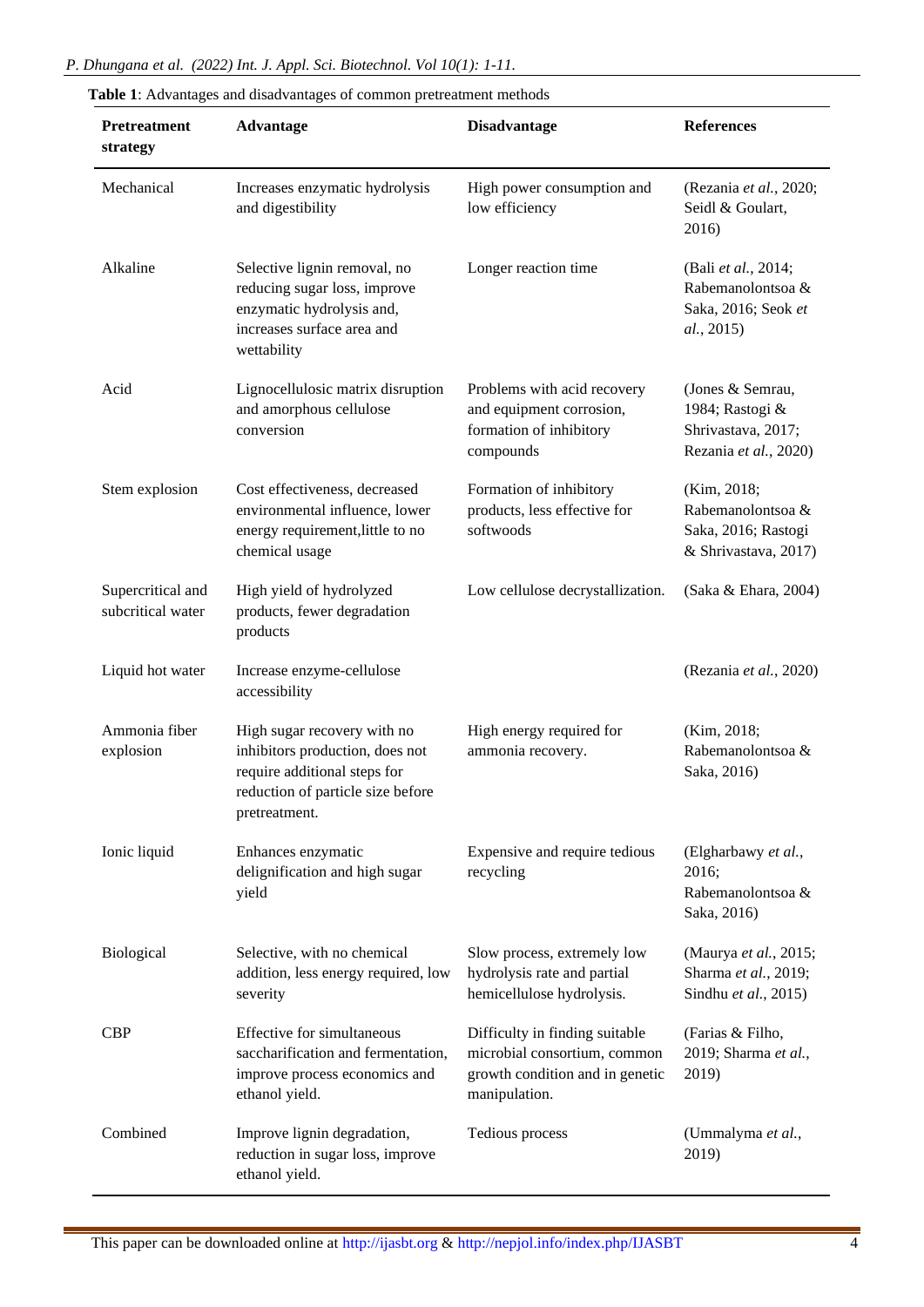## *Biological Pretreatment*

Biological pretreatments are generally carried out by growing microorganisms directly on the feedstocks or by use of enzyme cocktails. This process is selective, with no chemical addition, less energy required, and low severity. It does not release any hazardous or toxic compounds to the environment and the byproduct does not inhibit subsequent hydrolysis as well as fermentation since it is carried out at mild conditions (Sindhu *et al.*, 2015). But extremely low rate of hydrolysis (Maurya *et al.*, 2015), partial hydrolysis of hemicellulose and chances of health hazards (Sharma *et al.*, 2019) are the major drawbacks. It mostly utilizes fungal and bacterial strains or their enzymes. This method is drawing more attention due to its ability to operate in the relatively short reaction time and low nutrition requirement for the enzymatic reactions (Rezania *et al.*, 2020). Important process parameters affecting biological pretreatment include the nature as well as composition of biomass, type of microorganism involved, incubation temperature, pH, incubation time, inoculums concentration, moisture content and aeration rate (Sindhu *et al.*, 2015).

Pretreatment especially using white rot fungi can improve the hydrolysis efficiency with the advantage of limited energy consumption (Shi *et al.*, 2009). White rot fungi belong to Basidiomycetes are selectively lignin degrading and enhance hydrolysis efficiency (Suhara *et al.*, 2012). *Irpex lacteus* a white rot fungus produced varieties of extracellular hydrolytic and oxidative enzymes with hydrolysis yield of 82% after 28 days of biological pretreatment (Du *et al.*, 2011). Treatment of *Eucalyptus grandis* saw dust with *Pleurotus ostreatus* and *Pleurotus pulmonarius* resulted in selective degradation of lignin (Castoldi *et al.*, 2014).

## *Combined Strategy*

A single pretreatment method does not provide the expected results as it is limited due to its functioning modes. For this, combined pretreatment process incorporating two or more pretreatments from different categories is used. For example: biological pretreatment incorporated with different methods like stem explosion, liquid hot water, mild acid/alkali, ultrasonic, organosolvents, ammonia fiber expansion, alkaline/oxidative have been reported (Ummalyma *et al.*, 2019).

## **Hydrolysis and Fermentation**

Cellulose is enzymatically hydrolysable by three different cellulolytic enzymes: endoglucanases, exoglucanases and β-glucosidases. This enzymatic complex system is inhibited by its final hydrolysis products, particularly by glucose. The simultaneous saccharification and fermentation processes, combines enzymatic hydrolysis of cellulose with simultaneous fermentation of glucose to ethanol. In this process, the stages are virtually the same as in the separate hydrolysis and fermentation system, except that both are performed in the same bioreactor. Thus, the presence of yeast together with the cellulolytic enzyme complex reduces the accumulation of the inhibiting sugars within the reactor, thereby increasing the yield and the saccharification rates. Also there is use of single bioreactor for the entire process, therefore reduces the investment costs (Ferreira *et al.*, 2010). The SSF scheme minimizes the inhibition by end-product on the enzyme activity and prevents microbial contamination (Azhar *et al.*, 2017).

A comparative study of separate hydrolysis and fermentation versus simultaneous saccharification and fermentation by Althuri & Banerjee, (2019) illustrated that higher ethanol productivity was obtained in SSF under optimized conditions. Similar study by Tulcan & Hadaruga, (2011) demonstrated a higher productivity of SSF process comparing with SHF process which can be explained by inhibition of cellulase activity in SHF process due to glucose accumulation. This inhibition can be avoided in SSF process fermenting the glucose simultaneously with its production. They also demonstrate that yeasts and cellulases can work in the same medium conditions and at common temperature of  $35-40$  °C.

Consolidated bioprocessing of dilute acid pretreated wheat straw using a consortium of *Trichoderma reesei, Saccharomyces cerevisiae* and *Scheffersomyces stipitis* by Brethauer & Studer, (2014) resulted maximum ethanol concentration was about 9.1 g/L. Similarly, a co-culture of *Clostridium phytofermentans* and *Saccharomyces. cerevisiae* with added endoglucanase produced approximately 22 g/L ethanol. However, *C. phytofermentans* and *S. cerevisiae* mono-cultures produced approximately 6g/L and 9 g/L, respectively (Zuroff *et al.*, 2013).

## **Bioethanol Production Process**

To make bioethanol production steps more efficient, extensive research on: various pretreatment methods, enzyme development for enhanced hydrolysis, more tolerant yeasts capable of fermenting different sugars, has been carried out. Different combined processing technologies such as simultaneous saccharification and fermentation (SSF), simultaneous saccharification and cofermentation (SSCF) and consolidated bioprocessing (CBP) can be applied to achieve value addition and perspective, cost saving measures. Residues from bioethanol process can be used to produce additional products like bio-chemicals, fertilizer, heat and energy by applying integrated biorefinery approach (Raud *et al.*, 2019).

Currently separate hydrolysis and fermentation (SHF) is the main process in bioethanol production. In this process the pretreated lignocellulosic biomass is hydrolyzed by enzyme or chemicals like, HCl in a reactor and then the hydrolysate is fermented to ethanol in different reactor. Usually, hexoses and pentoses fermentation are carried out in different independent reactors. The major advantage of this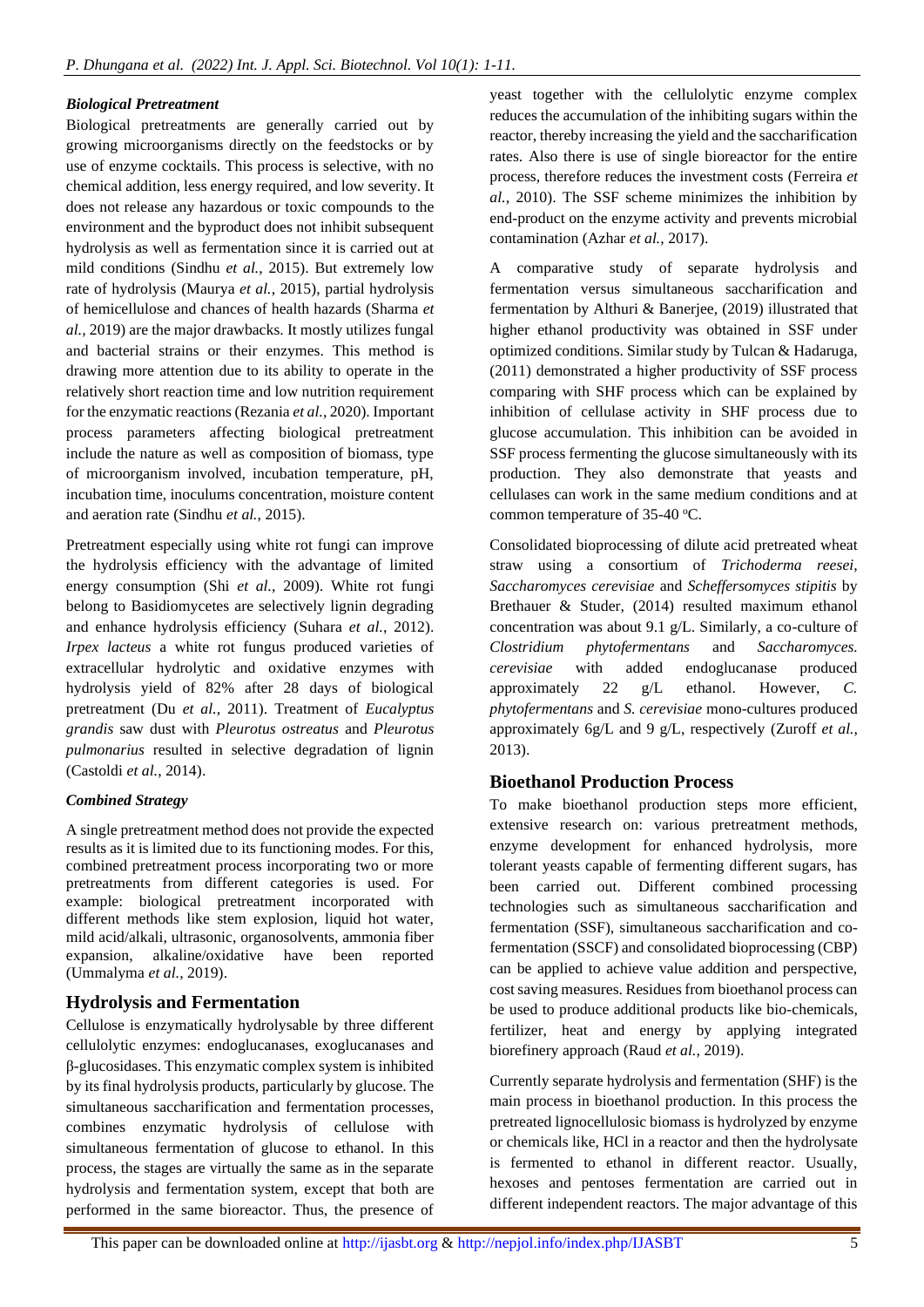method is the saccharification and fermentation can be carried out at its own optimal conditions. However, high production cost due to longer time and equipment costs and the chance of contamination are the major pitfalls of this method (Verardi *et al.*, 2020).

## *Simultaneous Saccharification and Fermentation/Co-Fermentation*

In order to overcome the limitations of SHF, other technologies have been developed including SSF, SSCF and CBP. These technologies combine the enzyme hydrolysis and fermentation in a single reactor (Verardi *et al.*, 2020).

Since SSF is a shorter process than SHF, it reduces the time of a technological process leading to low production costs. The research trend in biofuels is cost reduction in order to be competitive on the fuel market, where cellulosic ethanol should replace gasoline and ethanol obtained from sugar, food or feed crops (Tulcan & Hadaruga, 2011). The advantage of saccharification and fermentation simultaneously in a single reactor is the possibility to rapidly convert the newly formed sugar into ethanol, which help to decrease sugar buildup in the medium and alleviate feedback inhibition of cellulose (Azhar *et al.*, 2017; Pinaki *et al.*, 2015). The risk of contamination in SSF is less due to presence of ethanol in the broth. Ethanol makes the reaction mixture less susceptible to the undesired microbial action. However the main drawback is the different optimum temperatures of the hydrolysis and fermentation processes (Verardi *et al.*, 2020).

In SSF hexoses and pentoses are fermented in two different bioreactors with respective fermenting microorganism. To overcome this problem a new concept simultaneous saccharification and co-fermentation (SSCF) has been introduced and performed in a single reactor (Azhar *et al.*, 2017). Co-culture of different microorganisms can be employed for mixed saccharides fermentation (Paulova *et al.*, 2014). Co-culture of xylose and hexoses fermenting yeasts consume all reducing sugars in a mixed sugar concentration, where hexose content was utilized first. Xylose is utilized slowly in co-culture fermentation compared to single culture. This might be due to oxygen competition, faster ethanol accumulation by hexose fermenting species and due to diauxic growth of microorganisms. Co-fermentation strategy could improve process economics by shortening fermentation times, and ethanol yield through complete sugar utilization from biomass (Farias & Filho, 2019).

## *Consolidated Bioprocessing*

In SSF and SSCF, saccharification is done by enzyme provided externally or produced in separate unit operation. A key challenge to cost-competitiveness in cellulosic bioethanol is the cost of the enzyme that converts polymeric cellulose into single molecules of sugar. Recent researches focused on the appropriate strategy to overcome this challenge. A significant effort is still required to lower the contribution of enzymes to biofuel production costs (Marcuschamer et al., 2012). A new approach CBP have been introduced in which a special microorganism or microbial consortium are used to convert the feed stock into bioethanol without pre-treatment. The raw material for CBP does not require any special pre-treatment and particle size should be reduced sufficiently (Paulova et al., 2014). This can reduce operational costs and capital investment for purchasing enzyme or its production. However, selection or design of a suitable microorganism/microbial consortium is a daunting task (Verardi et al., 2020). In microbial consortium one microorganism may favor the growth of second microorganism producing growth factors, removing inhibitors or ensuring optimal environmental conditions (Rago et al., 2019). There exist some technical challenges with microbial consortium, as low ethanol yields associated with different optimal oxygen transfer rate demanded by each microorganism. One of the basic requirements is the absence of any inhibitory effect of one microbial species over each other (Ashoor et al., 2015). Besides that, there is also mandatory that each strains share similar culture characteristics in order to provide the maximum activity (Farias & Filho, 2019). The most challenging task with CBP is selection or design of a suitable microorganism or microbial consortium that must express appropriate hydrolytic enzymes matching the lignocellulosic feedstock, and produce ethanol (Paulova et al., 2014).

## **Fermentation Inhibitors**

Pretreatment processes allow enzyme accessibilities to the exposed cellulose and result in the enhancement of conversion yield. However, undesired lignocellulosederived compounds such as furans, organic acids, phenolic compounds, lignocellulose extractives and other soluble mono/oligomeric sugars can also be released during the pretreatment. These inhibitory molecules present in the pretreated hydrolysates could be categorized into four groups as phenolic compounds, furan aldehydes, carboxylic acids and soluble sugars (Kim, 2018). Formation of degradation molecules from lignocellulosic materials strongly depends on the type of raw material, pretreatment method, and pretreatment conditions (Almeida et al., 2007).

## *Phenolic Compounds*

Wide range of phenolics compounds are produced due to lignin breakdown and acid hydrolysis. A mixture of phenolics such as syringaldehyde, 4-hydroxybenzaldehyde, catechol, vanillin, 4-hydroxybenzoic acid, dihydro coniferyl alcohol, coniferyl aldehyde, and syringic acid was reported as lignin degradation products from hardwoods and agricultural residue (Taherzadeh & Karimi, 2011).

The phenolic compounds can decrease the rate of ethanol production, microbial growth rate and yields by affecting the cell membrane integrity (Heipieper *et al.*, 1994) as well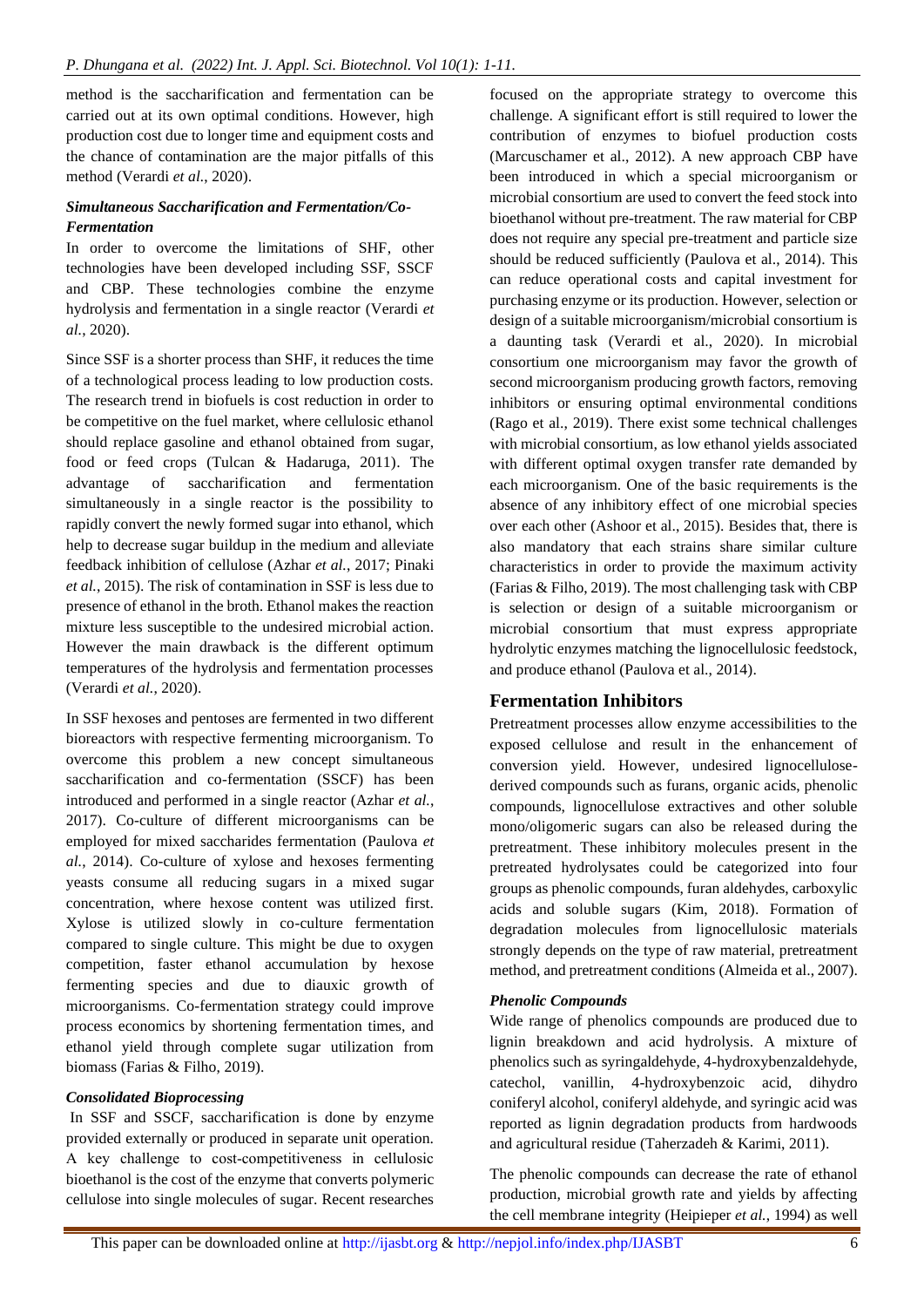as can cause breakdown of DNA, resulting in the inhibition of RNA and protein synthesis (Klinke *et al.*, 2004). Some researches indicated that the phenolic compounds are more toxic than other potent inhibitory molecules even at lower concentrations, since their low molecular weight allow them able to penetrate cell membranes and damage internal structures, as well as causing changes in the morphology of cells (Kim, 2018; Klinke *et al.*, 2004; Palmqvist & Hagerdal, 2000).

Qin et al (2016), investigated, Vanillin significantly decreases enzyme activity and concentration during enzymatic hydrolysis which cannot be significantly mitigated by pH, temperature, and the addition of calcium chloride, BSA and Tween 80. Similarly it is concluded that phenolic compounds despite their low concentrations strongly inhibit cellulase; precipitating and deactivating βglucosidase (Kim *et al.*, 2011; Michelin *et al.*, 2015).

## *Furan Derivatives*

Furfural and hydroxymethyl furfural (HMF) are furan derivative degradation products of lignocellulosic biomass. Five carbon sugars such as xylose form furfural and hexose sugars and carbohydrates form HMF during acid pretreatment and hydrolysis at high temperature (Taherzadeh & Karimi, 2011). Furfural is usually found in lower levels than HMF. However, it is often still in enough concentration, around 1 g/L to be inhibitory (Almeida *et al.*, 2007). Furfural and HMF concentration in the order of 1.0 g/L and above has clear negative effects on many bacteria, yeasts, and filamentous fungi on the vitality, viability, specific growth rate, lag phase, ethanol yield, and ethanol productivity (Nilvebrant *et al.*, 2001). Several intercellular enzymes such as dehydrogenases (Modig *et al.*, 2002) and hexokinase (Taherzadeh & Karimi, 2011) have shown to be sensitive to furfural and HMF.

## *Small Organic Acids*

Organic acids such as acetic, formic, lactic, and levulinic acids can hinder the microbial growth due to improper ion transportation (Pampulha & Loureiro, 1989). Formation of these kinds of acids is highly dependent on pretreatment conditions and usually generated from acetyl groups linked to the sugars or from the hemicellulose backbones. Minor weak acids such as gallic acid, caproic acid, furoic acid, benzoic acid, and vanillic acid, have also been identified in pretreated hydrolysates (Kim, 2018).

## *Soluble Sugars*

Soluble hydrolysis intermediates and end products of cellulose digestions, inhibits enzyme activity. For instance, glucose, cellobiose, and cello-oligomers accumulation inhibit cellulase activity (Holtzapple *et al.*, 1990), glucose inhibit β-glucosidase and cellobiose inhibit cellobiohydrolase (Philippidis *et al.*, 1993).

## **Strategies to Minimize the Effect of Inhibitors**

The inhibition of furan, phenolics and acids is the main hurdle in large scale production of lignocellulosic bioethanol. Several studies reported that *S. cerevisiae* has innate tolerance to some extent (Almeida *et al.*, 2007) and convert these inhibitors to less harmful compounds (Palmqvist & Hagerdal, 2000). For instance, HMF is reduced to 2,5- bis-hydroxymethyl furan under aerobic and anaerobic conditions (Liu *et al.*, 2004).Whereas, furfural can be reduced to furfuryl alcohol under both aerobic as well as anaerobic conditions and also can be oxidized to formic acid under aerobic conditions (Palmqvist *et al.*, 1999). However, tolerance to HMF and furfural is clearly strain dependent (Nilsson *et al.*, 2005). Similarly presence of phenylacrylic acid decarboxylase (PAD) in *S. cerevisiae* metabolizes some phenolic compounds present in lignocellulose hydrolysate (Klinke *et al.*, 2003).

## *Biological Detoxification*

Jonsson et al (1998) investigated detoxification of wood hydrolysate using laccase and peroxidase extracted from the white rot fungus *Trametes versicolor*. They found that both enzymes were effective and laccase was more effective in eliminating phenolics and other acidic compounds to increase glucose consumption and ethanol productivity. Similarly, Martin et al (2002) found that approximately 80% of phenolic compounds were eliminated by the laccase treatment of sugarcane bagasse.

## *In-Situ Microbial Detoxification (ISMD)*

In-situ microbial detoxification is a process where microorganisms are involved directly in the detoxification of lignocellulosic hydrolysates (Chandel *et al.*, 2013). Selective lignin degrading microorganisms, particularly white rot fungi, are grown on raw lignocellulosic biomass. This is then hydrolyzed to obtain fermentable sugars and contains fewer fermentation inhibitors (Gupta *et al.*, 2011). Detoxification and adaptation procedures are potential routes to overcome hydrolysate toxicity and microorganism sensitivity (Nouri *et al.*, 2020).

Several researches have been conducted in order to detoxify lignocellulose hydrolysates using a variety of microorganisms along with genetically engineered recombinants expressing laccase or peroxidases. Simultaneous detoxification using *Trichoderma reesei*  shows sharp decrease in phenolics as well as decrease in concentrations of furans, and weak acids (Palmqvist *et al.*, 1997). The treated hydrolysates showed a threefold improvement in ethanol productivity and a fourfold improvement in yield (Chandel *et al.*, 2013).

Many researchers and efforts have been employed in order to cope with these inhibitors. Some strategies to counteract lignocellulose derived inhibitors are summarized in Table 2.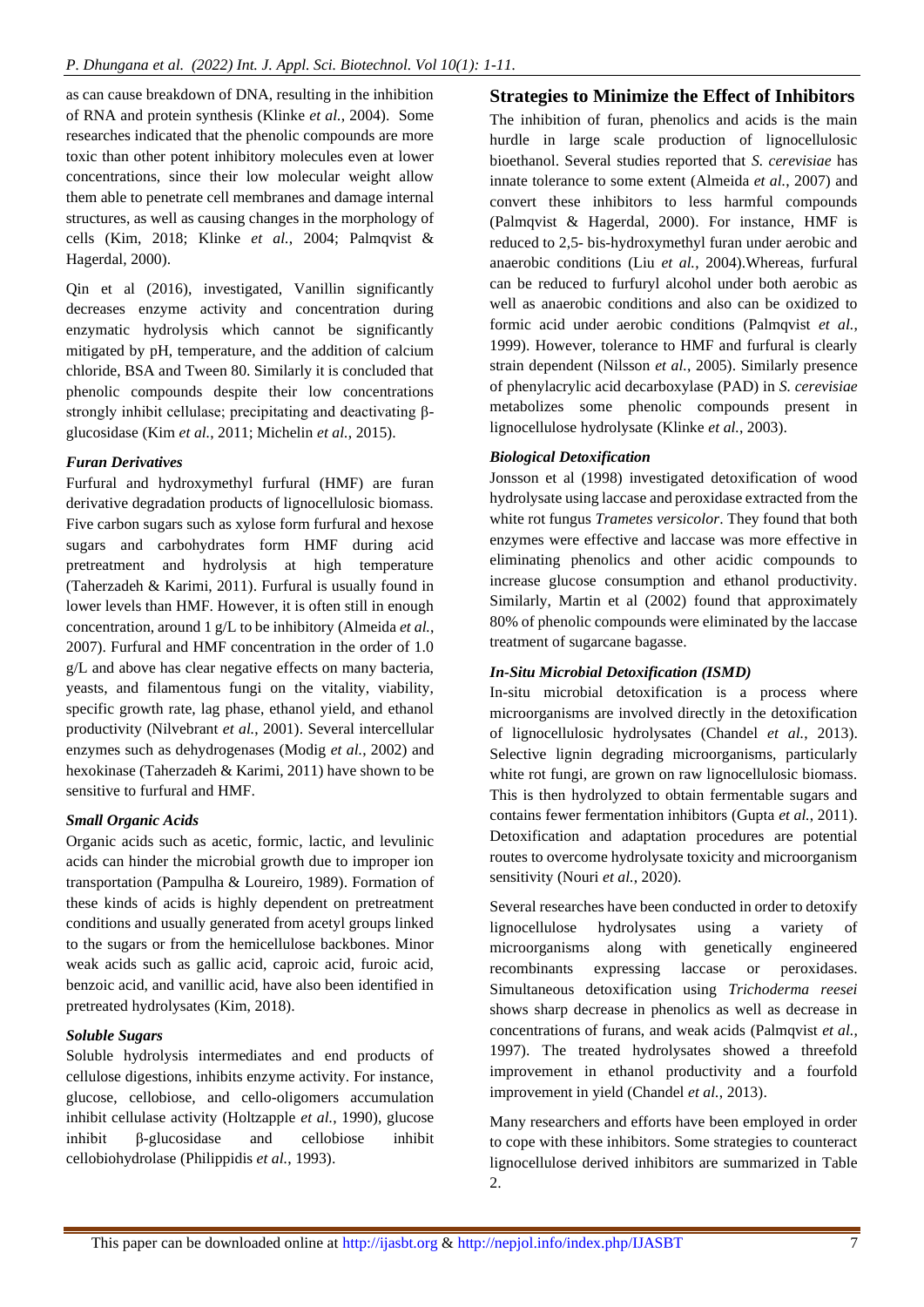| <b>Strategy</b>                         | <b>Effect/process</b>                                                                              | <b>Consideration</b>                                            | <b>References</b>                                  |
|-----------------------------------------|----------------------------------------------------------------------------------------------------|-----------------------------------------------------------------|----------------------------------------------------|
| Biomass selection<br>and modification   | Screening of biomass that produce less<br>undesirable products                                     | Time consuming                                                  | (Kim, 2018)                                        |
| Fermentation<br>strategy                | Fed-batch or Continuous operation, high<br>cell density, encapsulation                             | Cell viability                                                  | (Taherzadeh &<br>Karimi, 2011)                     |
| Vaccum or high-<br>pressure evaporation | Sugar concentration, part of toxic<br>components removal                                           | High evaporation may make<br>the hydrolyzates<br>unfermentable. | (Dehkhoda et al.,<br>2009; Walton et al.,<br>2010) |
| Chemical<br>detoxification              | Chemical supplementation                                                                           | Require chemical                                                | (Kim, 2018)                                        |
| Enzymatic<br>detoxification             | Specific enzymes (i.e. laccase and<br>peroxidases)                                                 | High cost of enzyme                                             | (Chandel <i>et al.</i> , 2013)                     |
| In situ microbial<br>detoxification     | Microbial innate tolerance to inhibitors                                                           | Selective screening of<br>microorganism                         | (Palmqvist et al.,<br>1999)                        |
| Co-culture                              | Use of microbial consortium                                                                        | Screening of suitable<br>consortia                              | (Farias & Filho, 2019)                             |
| Genetic engineering                     | Fermenting organisms that produce<br>chimeric enzymes with altered properties<br>of detoxification | Require time for development                                    | (Chandel <i>et al.</i> , 2013)                     |

#### **Table 2**: Strategies to counteract lignocellulose derived inhibitors

## **Conclusion**

This article is meant to contribute to researches on alternative fuel production. For improvement in sustainable and clean energy, many researches dealing with lignocellulosic ethanol production primarily focuses on pretreatment and production process. So far, advancements in bioethanol production: SSF, SSCF and CBP have been introduced. Despites many researches deal with lignocellulosic ethanol production, including CBP, still the yield is less. CBP technique can be an alternative, to eliminate chemicals and extensive pretreatment strategy in production process. Extensive researches need to be performed to make bioethanol as a competitor in fuel market.

## **Authors' Contribution**

Conception and design: Pradip Dhungana and Jarina Joshi.

Drafting of the manuscript: Pradip Dhungana, Bikram Prajapati and Sujeta Maharjan.

Critical revision of the manuscript as for important intellectual content: Jarina Joshi.

Revise the article for the final approval of the version to be published: Pradip Dhungana.

Final form of the manuscript was approved by all authors.

## **Conflict of Interest**

The authors declare that there is no conflict of interest regarding the publication of this paper.

## **Acknowledgement**

We would like to show our appreciation to University Grant Commission, Nepal for financial support.

## **References**

- Adewuyi A (2019) Challenges and prospects of renewable energy in Nigeria: A case of bioethanol and biodiesel production. *Energy Reports* **6**: 77–88. DOI[: 10.1016/j.egyr.2019.12.002](https://doi.org/10.1016/j.egyr.2019.12.002)
- Almeida JRM, Modig T, Petersson A, Hagerdal BH, Liden G and Gorwa-Grauslund MF (2007) Increased tolerance and conversion of inhibitors in lignocellulosic hydrolysates by *Saccharomyces cerevisiae*. *Journal of Chemical Technology and Biotechnology* **82**(10): 340–349. DOI: [10.1002/jctb.1676](https://doi.org/10.1002/jctb.1676)
- Althuri A and Banerjee R (2019) Separate and simultaneous saccharification and fermentation of a pretreated mixture of lignocellulosic biomass for ethanol production. *Biofuels:* 61–72. DOI[: 10.1080/17597269.2017.1409059](https://doi.org/10.1080/17597269.2017.1409059)
- Amorim HV, and Lopes ML (2005) Ethanol Production in a Petroleum Dependent World: The Brazilian Experience. *Sugar Journal* **67**(12): 11–14.
- Antunes FAF, Chandel AK, Hilares RT, Ingle AP, Rai M, Milessi TS, Silva SS and Santos JC (2019) Overcoming challenges in lignocellulosic biomass pretreatment for secondgeneration (2G) sugar production: emerging role of nano, biotechnological and promising approaches. *3 Biotech* **9**: 1– 17. DOI: [10.1007/s13205-019-1761-1](https://doi.org/10.1007/s13205-019-1761-1)
- Ashoor S, Comitini F and Ciani M (2015) Cell-recycle batch process of *Scheffersomyces stipitis* and *Saccharomyces cerevisiae* co-culture for second generation bioethanol production. *Biotechnology Letters* **37**: 2213–2218. DOI: [10.1007/s10529-015-1919-9](https://doi.org/10.1007/s10529-015-1919-9)
- Azhar SHM, Abdulla R, Jambo SA, Marbawi H, Gansau JA, Mohd Faik AA and Rodrigues KF (2017) Yeasts in sustainable bioethanol production: A review. *Biochemistry*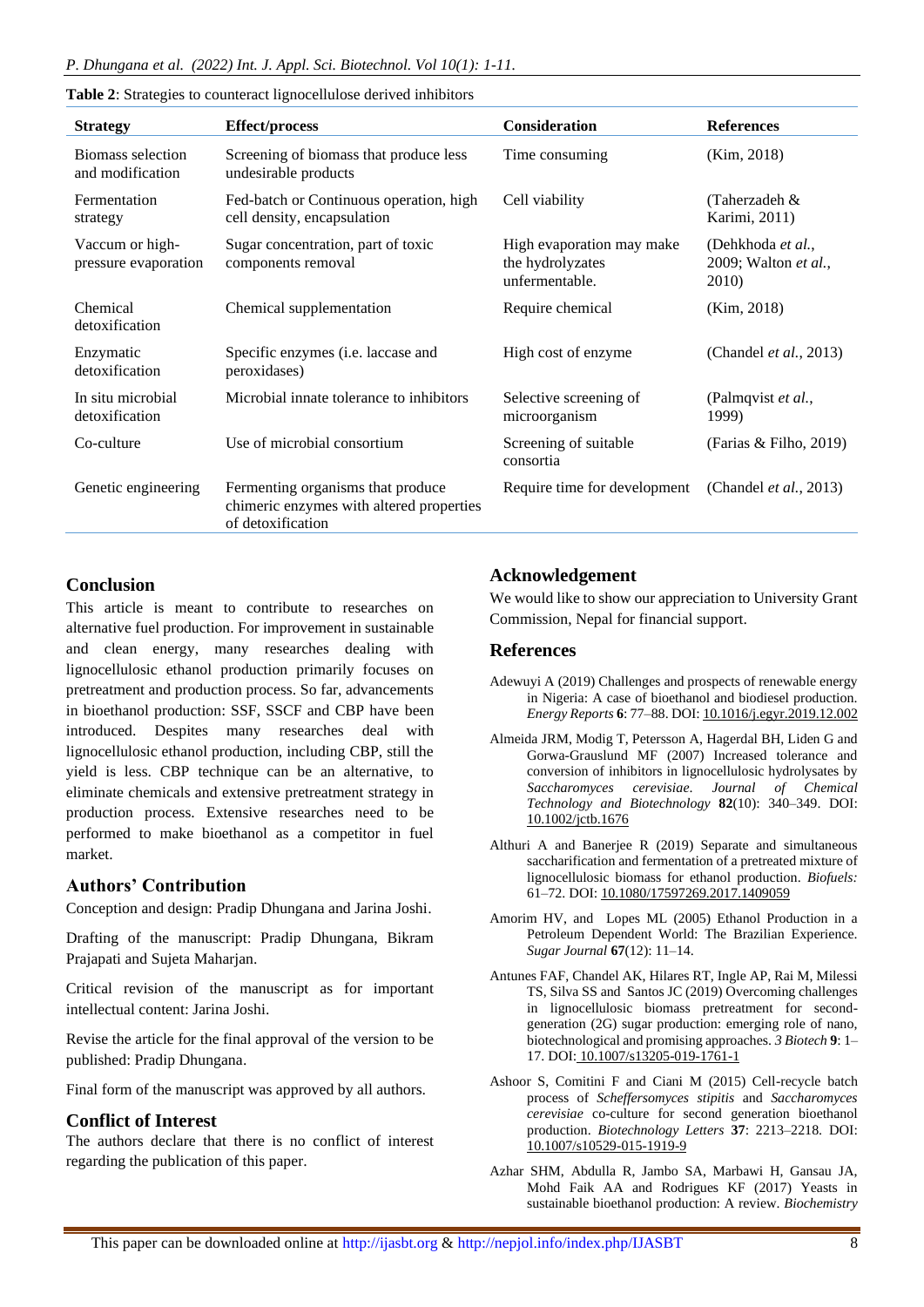*and Biophysics Reports* **10:** 52–61. DOI: [10.1016/j.bbrep.2017.03.003](https://doi.org/10.1016/j.bbrep.2017.03.003)

- Bali G, Meng X, Deneff JI, Sun Q and Ragauskas AJ (2014) The Effect of Alkaline Pretreatment Methods on Cellulose Structure and Accessibility. *ChemSusChem Communications.* DOI: [10.1002/cssc.201402752](https://doi.org/10.1002/cssc.201402752)
- Bhatia SK, Jagtap SS, Bedekar AA, Bhatia RK, Patel AK, Pant D, Banu JR, Rao CV, Kim YG and Yang YH (2020) Recent developments in pretreatment technologies on lignocellulosic biomass: Effect of key parameters, technological improvements and challenges. *Bioresource*  **Technology 300**: 122724. [10.1016/j.biortech.2019.122724](https://doi.org/10.1016/j.biortech.2019.122724)
- Brethauer S and Studer MH (2014) Consolidated bioprocessing of lignocellulose by a microbial consortium. *Energy and Environmental Science* **7**(4): 1446–1453. DOI: [10.1039/c3ee41753k](https://doi.org/10.1039/c3ee41753k)
- Carrillo-nieves D, Rostro MJ, De R and Quiroz C (2019) Current status and future trends of bioethanol production from agroindustrial wastes in Mexico. *Renewable and Susainable Energy* **102**: 63–74. DOI: [10.1016/j.rser.2018.11.031](https://doi.org/10.1016/j.rser.2018.11.031)
- Castoldi R, Bracht A, Morais GR, Baesso ML, Correa RCG, Peralta RA, Moreira RFPM, Polizeli MLTM, Souza CGM and Peralta RM (2014) Biological pretreatment of Eucalyptus grandis sawdust with white-rot fungi: Study of degradation patterns and saccharification kinetics. *Chemical Engineering Journal* **258**: 240–246. DOI: [10.1016/j.cej.2014.07.090](https://doi.org/10.1016/j.cej.2014.07.090)
- Chandel AK, Silva SS and Singh OV (2013) Detoxification of Lignocellulose Hydrolysates: Biochemical and Metabolic Engineering Toward White Biotechnology. *Bioenergy Research* **6**: 388–401. DOI[: 10.1007/s12155-012-9241-z](https://doi.org/10.1016/j.biortech.2018.06.004)
- Chandel AK, Garlapati VK, Singh AK, Antunes FAF and Silva SS (2018) The path forward for lignocellulose biorefineries: Bottlenecks, solutions, and perspective on commercialization. *Bioresource Technology* **264:** 370–381. DOI[: 10.1016/j.biortech.2018.06.004](https://doi.org/10.1016/j.biortech.2018.06.004)
- Chen W, Wu F and Zhang J (2016) Potential production of nonfood biofuels in China. *Renewable Energy* **85**: 939–944. DOI[: 10.1016/j.renene.2015.07.024](https://doi.org/10.1016/j.renene.2015.07.024)
- Daylan B and Ciliz N (2016) Life cycle assessment and environmental life cycle costing analysis of lignocellulosic bioethanol as an alternative transportation fuel. *Renewable Energy* **89**: 578–587. DOI[: 10.1016/j.renene.2015.11.059](https://doi.org/10.1016/j.renene.2015.11.059)
- Dehkhoda A, Brandberg T and Taherzadeh MJ (2009) Comparison of vacuum and high pressure evaporated wood hydrolyzate for ethanol production by repeated fed-batch using flocculating *Saccharomyces cerevisiae*. *BioResources* **4**(1): 309–320. DOI: [10.15376/biores.4.1.309-320](https://doi.org/10.15376/biores.4.1.309-320)
- Du W, Yu H, Song L, Zhang J, Weng C, Ma F and Zhang X (2011) The promoting effect of byproducts from *Irpex lacteus* on subsequent enzymatic hydrolysis of bio-pretreated corn stalks. *Biotechnology for Biofuels* **4**(1): 1–8. DOI: [10.1186/1754-6834-4-37](https://doi.org/10.1186/1754-6834-4-37)
- Elgharbawy AA, Alam MZ, Moniruzzaman M and Goto M (2016) Ionic liquid pretreatment as emerging approaches for enhanced enzymatic hydrolysis of lignocellulosic biomass. *Biochemical Engineering Journal*. DOI: [10.1016/j.bej.2016.01.021](https://doi.org/10.1016/j.bej.2016.01.021)
- Farias, D and Filho FM (2019) Co-culture strategy for improved 2G bioethanol production using a mixture of sugarcane molasses and bagasse hydrolysate as substrate. *Biochemical*

*Engineering Journal* **147**: 29–38. DOI: [10.1016/j.bej.2019.03.020](https://doi.org/10.1016/j.bej.2019.03.020)

- Ferreira V, Faber MDO and Mesquita S (2010) Simultaneous saccharification and fermentation process of different cellulosic substrates using a recombinant *Saccharomyces cerevisiae* harbouring the β -glucosidase gene. *Electronic Journal of Biotechnology* **13**(2): 7. DOI: [10.2225/vol13](https://doi.org/10.2225/vol13-issue2-fulltext-1) [issue2-fulltext-1](https://doi.org/10.2225/vol13-issue2-fulltext-1)
- Gupta R, Mehta G, Khasa YP and Kuhad RC (2011) Fungal delignification of lignocellulosic biomass improves the saccharification of cellulosics. *Biodegradation* **22**: 797– 804. DOI[: 10.1007/s10532-010-9404-6](https://doi.org/10.1007/s10532-010-9404-6)
- Gutierrez AS, Eras JJC, Rueda-Bayona JG, Hens L and Vandecasteele C (2020) Assessing the biofuel – transport nexus. The case of the sugar industry in Cuba. *Journal of Cleaner Production* **267:** 122144. DOI: [10.1016/j.jclepro.2020.122144](https://doi.org/10.1016/j.jclepro.2020.122144)
- Hafid HS, Rahman NAA, Shah UKM, Baharuddin AS and Ariff AB (2017) Feasibility of using kitchen waste as future substrate for bioethanol production: A review. *Renewable and Sustainable Energy Reviews* **74**: 671–686. DOI: [10.1016/j.rser.2017.02.071](https://doi.org/10.1016/j.rser.2017.02.071)
- Heipieper HJ, Weber FJ, Sikkema J, Keweloh H and Bont JAM (1994) Mechanisms of resistance of whole cells to toxic organic solvents. *TIBTECH* **12**: 409–415.
- Holtzapple M, Cognata M, Shu Y and Hendrickson C (1990) Inhibition of *Trichoderma reesei* cellulase by sugars and solvents. *Biotechnology and Bioengineering* **36:** 275–287. DOI[: 10.1002/bit.260360310](https://doi.org/10.1002/bit.260360310)
- Joanna M, Kupczyk A, Tucki K, Pi H, Anna B and Wielewska I (2019) Production and use of biofuels for transport in Poland and Brazil – The case of bioethanol. *Fuel* **241**: 989– 996. DOI[: 10.1016/j.fuel.2018.12.116](https://doi.org/10.1016/j.fuel.2018.12.116)
- Jones JL and Semrau KT (1984) Wood hydrolysis for ethanol production - previous experience and the economics of selected processes. *Biomass* **5**(2): 109–135. DOI: [10.1016/0144-4565\(84\)90052-0](https://doi.org/10.1016/0144-4565(84)90052-0)
- Jonsson LJ, Palmqvist E, Nilvebrant NO and Hahn-Hägerdal B (1998) Detoxification of wood hydrolysates with laccase and peroxidase from the white-rot fungus *Trametes versicolor*. *Applied Microbiology and Biotechnology* **49**: 691–697. DOI[: 10.1007/s002530051233](https://doi.org/10.1007/s002530051233)
- Kim D (2018) Physico-Chemical Conversion of Lignocellulose : Inhibitor Effects and Detoxification Strategies : A Mini Review. *Molecules* **23**: 309. DOI: [10.3390/molecules23020309](https://doi.org/10.3390/molecules23020309)
- Kim Y, Ximenes E, Mosier NS and Ladisch MR (2011) Soluble inhibitors/deactivators of cellulase enzymes from lignocellulosic biomass. *Enzyme and Microbial Technology* **48**: 408–415. DOI[: 10.1016/j.enzmictec.2011.01.007](https://doi.org/10.1016/j.enzmictec.2011.01.007)
- Klinke HB, Olsson L, Thomsen AB and Ahring BK (2003) Potential Inhibitors From Wet Oxidation of Wheat Straw and Their Effect on Eethanol Production of *Saccharomyces cerevisiae*: Wet Oxidation and Fermentation by Yeast. *Biotechnology and Bioengineering* **81**: 738–747. DOI: [10.1002/bit.10523](https://doi.org/10.1002/bit.10523)
- Klinke HB, Thomsen AB and Ahring BK (2004) Inhibition of ethanol-producing yeast and bacteria by degradation products produced during pre-treatment of biomass. *Appl Microbiol Biotechnol* **66**: 10–26. DOI: [10.1007/s00253-](https://doi.org/10.1007/s00253-004-1642-2) [004-1642-2](https://doi.org/10.1007/s00253-004-1642-2)

Laureano-Perez L, Teymouri F, Alizadeh H and Dale BE (2005)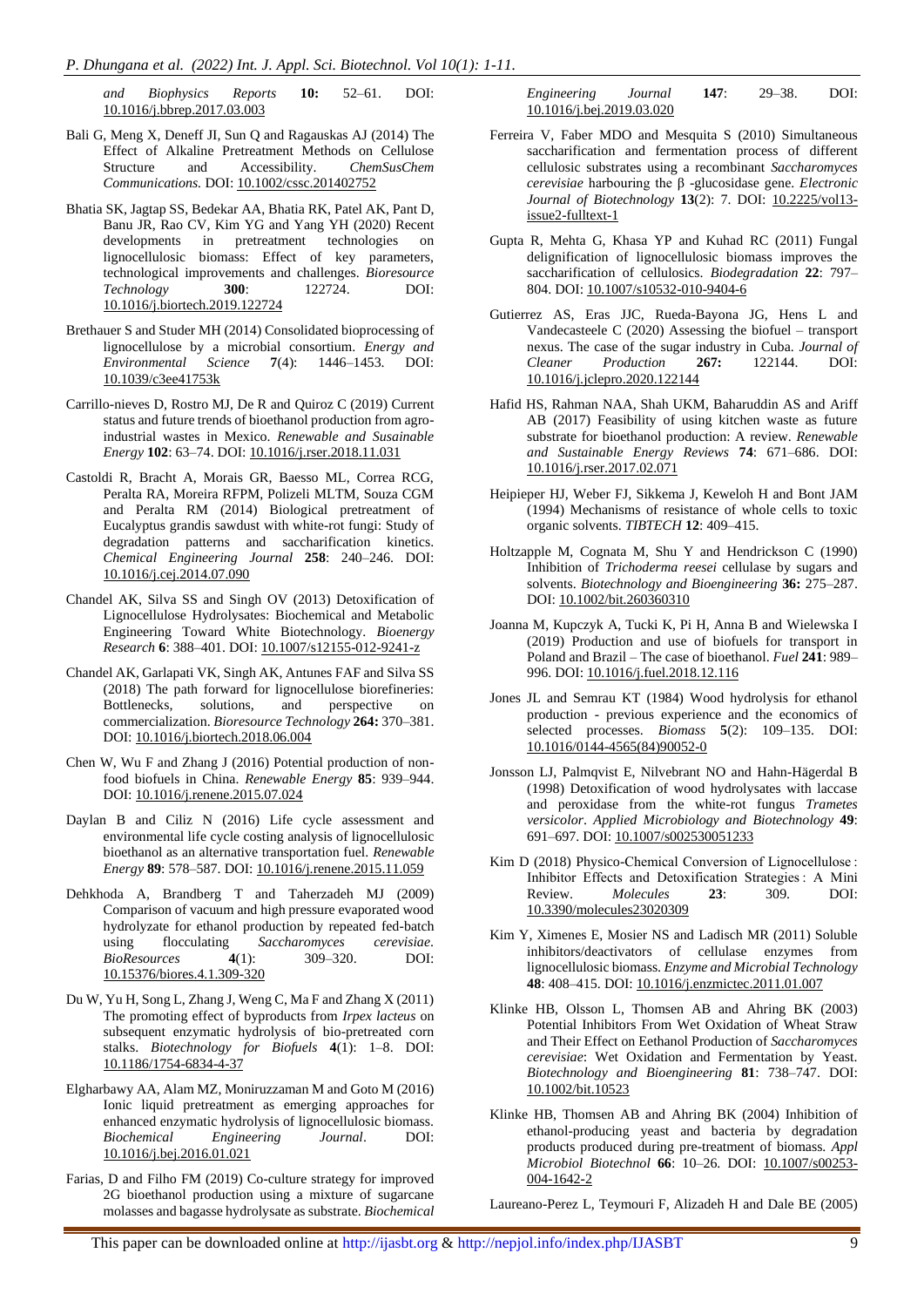Understanding Factors that Limit Enzymatic Hydrolysis of Biomass. *Applied Biochemistry and Biotechnology* **121– 124**: 1081–1100. DOI[: 10.1385/ABAB:124:1-3:1081](https://doi.org/10.1385/ABAB:124:1-3:1081)

- Liu ZL, Slininger PJ, Dien BS, Berhow MA, Kurtzman CP and Gorsich SW (2004) Adaptive response of yeasts to furfural and 5-hydroxymethylfurfural and new chemical evidence for HMF conversion to 2,5-bis-hydroxymethylfuran. *Journal of Industrial Microbiology and Biotechnology* **31**(8): 345–352. DOI[: 10.1007/s10295-004-0148-3](https://doi.org/10.1007/s10295-004-0148-3)
- Loow Y, Wu TY, Jahim JM, Mohammad AW and Teoh WH (2016) Typical conversion of lignocellulosic biomass into reducing sugars using dilute acid hydrolysis and alkaline pretreatment. *Cellulose* **16**(5): 30. DOI: [10.1007/s10570-](https://doi.org/10.1007/s10570-016-0936-8) [016-0936-8](https://doi.org/10.1007/s10570-016-0936-8)
- Lopes ML, Cristina S, Paulillo DL, Godoy A, Cherubin RA, Lorenzi MS, Henrique F, Giometti C, Bernardino CD, Berbert H, Neto DA and Amorim HV (2016) Ethanol production in Brazil : a bridge between science and industry. *Brazilian Journal of Microbiology* **47**: 64–76. DOI[: 10.1016/j.bjm.2016.10.003](https://doi.org/10.1016/j.bjm.2016.10.003)
- Mamadzhanov A, Mccluskey JJ and Li T (2019) Willingness to pay for a second-generation bioethanol : A case study. *Energy Policy* **127**(1): 464–474. DOI: [10.1016/j.enpol.2018.12.001](https://doi.org/10.1016/j.enpol.2018.12.001)
- Marcuschamer D, Oleskowicz-Popiel P, Simmons BA and Blanch HW (2012) The Challenge of Enzyme Cost in the Production of Lignocellulosic Biofuels. *Biotechnology and Bioengineering* **109**(4): 1083–1087. DOI: [10.1002/bit.24370](https://doi.org/10.1002/bit.24370)
- Martin C, Galbe M, Wahlbom CF, Hahn-Hagerdal B and Jonsson LJ (2002) Ethanol production from enzymatic hydrolysates of sugarcane bagasse using recombinant xylose-utilising *Saccharomyces cerevisiae*. *Enzyme and Microbial Technology* **31**: 274–282. DOI: 10.1016/S0141- 0229(02)00112-6
- Maurya DP, Singla A and Negi S (2015) An overview of key pretreatment processes for biological conversion of lignocellulosic biomass to bioethanol. *3 Biotech* **5**: 597– 609. DOI: 10.1007/s13205-015-0279-4
- Michelin M, Ximenes E, Lourdes M, Moraes T and Ladisch MR (2015) Effect of phenolic compounds from pretreated sugarcane bagasse on cellulolytic and hemicellulolytic activities. *Bioresource Technology* **16**: DOI: 10.1016/j.biortech.2015.08.120
- Modig T, Liden G and Taherzadeh MJ (2002) Inhibition effects of furfural on alcohol dehydrogenase, aldehyde dehydrogenase and pyruvate dehydrogenase. *Biochemical Journal* **363**(3): 769–776. DOI: 10.1042/bj3630769
- Nilsson A, Gorwa-Grauslund MF, Hahn-Hagerdal B andLiden G (2005) Cofactor Dependence in Furan Reduction by *Saccharomyces cerevisiae* in Fermentation of Acid-Hydrolyzed Lignocellulose. *Applied and Environmental Microbiology* **71**(12): 7866–7871. DOI: 10.1128/AEM.71.12.7866-7871.2005
- Nilvebrant NO, Reimann A, Larsson S and Jonsson LJ (2001) Detoxification of lignocellulose hydrolysates with ionexchange resins. *Applied Biochemistry and Biotechnology*  **91**–**93**: 35–49. DOI: 10.1385/ABAB:91-93:1-9:35
- Nouri H, Ahi M, Azin M and Gargari SLM (2020) Detoxification vs. adaptation to inhibitory substances in the production of bioethanol from sugarcane bagasse hydrolysate: A case study. *Biomass and Bioenergy* **139**: 105629. DOI: 10.1016/j.biombioe.2020.105629
- Palmqvist E, Almeida JS and Hahn-Hagerdal B (1999) Influence of Furfural on Anaerobic Glycolytic Kinetics of *Saccharomyces cerevisiae* in Batch Culture. *Biotechnology and Bioengineering* **62**(4): 447–454. DOI: 10.1002/(SICI)1097-0290(19990220)62:4<447::AID-BIT7>3.0.CO;2-0
- Palmqvist E and Hagerdal BH (2000) Fermentation of lignocellulosic hydrolysates. II : inhibitors and mechanisms of inhibition. *Bioresource Technology* **74**, 25–33. DOI: [10.1016/S0960-8524\(99\)00161-3](https://doi.org/10.1016/S0960-8524(99)00161-3)
- Palmqvist E, Hahn-Hagerdal B, Szengyel Z, Zacchi G and Reczey K (1997) Simultaneous detoxification and enzyme production of hemicellulose hydrolysates obtained after steam pretreatment. *Enzyme and Microbial Technology* **20**: 286–293. DOI: 10.1016/S0141-0229(96)00130-5
- Pampulha ME and Loureiro-Dias MC (1989) Combined effect of acetic acid, pH and ethanol on intracellular pH of fermenting yeast. *Appl Microbiol Biotechnol*. 31(5):547-50. DOI[: 10.1007/BF00270792](https://doi.org/10.1007/BF00270792)
- Paulova L, Patakova P, Branska B, Rychtera M and Melzoch K (2014) Lignocellulosic ethanol: Technology design and its impact on process efficiency. *Biotechnology Advances*. DOI[: 10.1016/j.biotechadv.2014.12.002](https://doi.org/10.1016/j.biotechadv.2014.12.002)
- Philippidis GP, Smith TK and Wyman CE (1993) Study of the Enzymatic Hydrolysis of Cellulose for Production of Fuel Ethanol by the Simultaneous Saccharification and Fermentation Process. *Biotechnology and Bioengineering* **41**: 846–853. DOI[: 10.1002/bit.260410903](https://doi.org/10.1002/bit.260410903)
- Pinaki D, Lhakpa W and Joginder S (2015) Simultaneous Saccharification and Fermentation (SSF), An Efficient Process for Bio-Ethanol Production: An Overview. *Biosciences Biotechnology Research Asia* **12**(1): 87–100. DOI[: 10.13005/bbra/1639](https://doi.org/10.13005/bbra/1639)
- Qin L, Li WC, Liu L, Zhu JQ, Li X, Li BZ and Yuan YJ (2016). Inhibition of lignin-derived phenolic compounds to cellulase. *Biotechnology for Biofuels* **9**: 70. DOI: [10.1186/s13068-016-0485-2](https://doi.org/10.1186/s13068-016-0485-2)
- Rabemanolontsoa H and Saka S (2016) Various Pretreatments of Llignocellulosics. *Bioresource Technology* **199**: 83–91. DOI[: 10.1016/j.biortech.2015.08.029](https://doi.org/10.1016/j.biortech.2015.08.029)
- Rago L, Pant D and Schievano A (2019) Electro-Fermentation-Microbial Electrochemistry as New Frontier in Biomass Refineries and Industrial Fermentations. *In: Electro-Fermentation-Microbial Electrochemistry*. *Chapter 14*, Elsevier Inc., 265-287. DOI: [10.1016/B978-0-12-817941-](https://doi.org/10.1016/B978-0-12-817941-3.00014-0) [3.00014-0](https://doi.org/10.1016/B978-0-12-817941-3.00014-0)
- Rastogi M and Shrivastava S (2017) Recent advances in second generation bioethanol production: An insight to pretreatment, saccharification and fermentation processes. *Renewable and Sustainable Energy Reviews* **80**: 330–340. DOI[: 10.1016/j.rser.2017.05.225](https://doi.org/10.1016/j.rser.2017.05.225)
- Raud M, Kikas T, Sippula O and Shurpali NJ (2019) Potentials and challenges in lignocellulosic biofuel production technology. *Renewable and Sustainable Energy Reviews* **111**: 44–56. DOI[: 10.1016/j.rser.2019.05.020](https://doi.org/10.1016/j.rser.2019.05.020)
- Rezania S, Oryani B, Cho J, Talaiekhozani A, Sabbagh F, Hashemi B, Rupani PF and Mohammadi AA (2020) Different pretreatment technologies of lignocellulosic biomass for bioethanol production: An overview. *Energy* **199**: 117457. DOI[: 10.1016/j.energy.2020.117457](https://doi.org/10.1016/j.energy.2020.117457)
- RFA (2021) Renewable Fuel Association Report. *Ethanol Industry Outlook*.